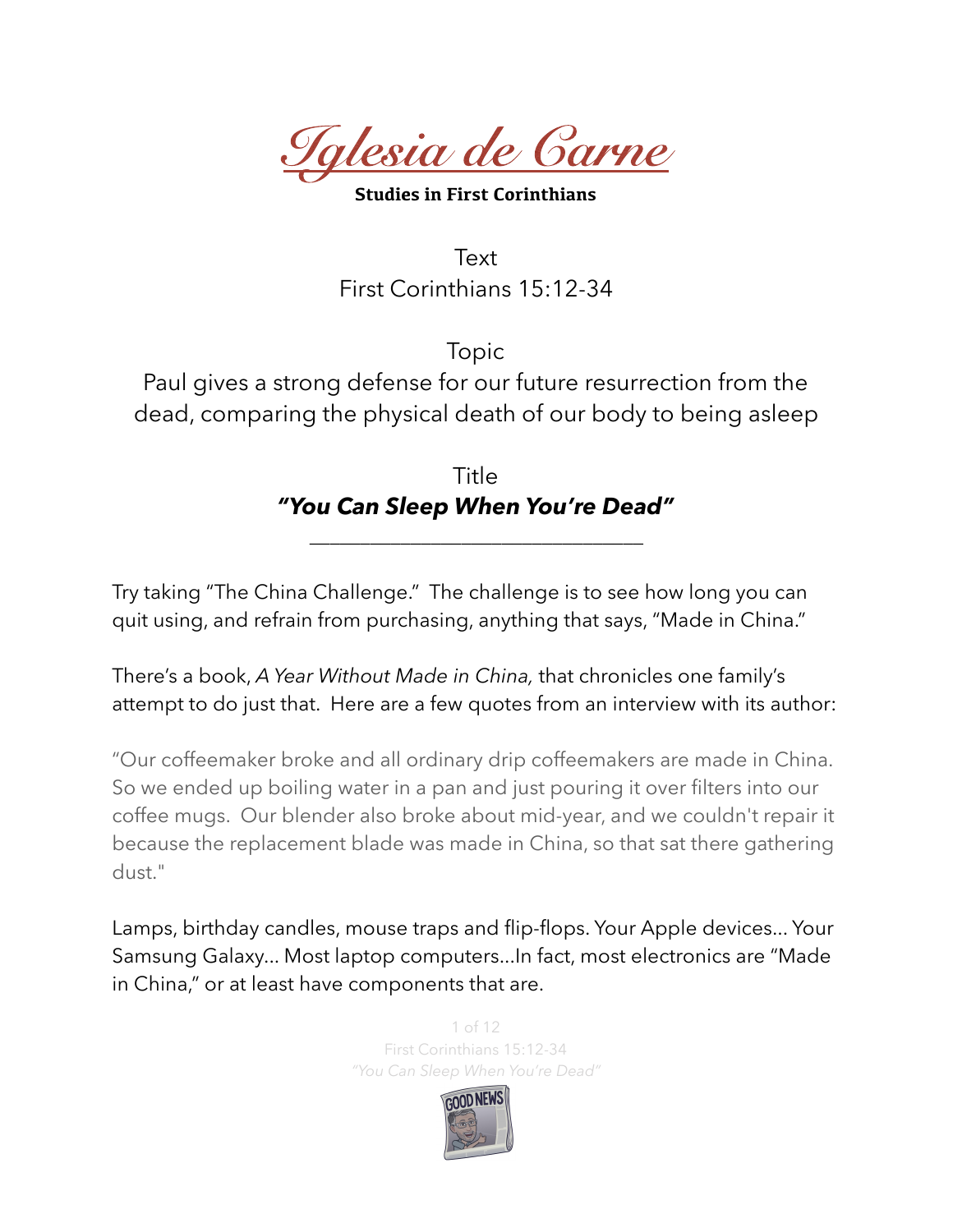For fun, look around your house for stuff "Made in China," and think about life without it.

The apostle Paul issued a far more serious 'life-without' challenge to the believers in the church in Corinth: "What would life be like if there were no resurrection from the dead?"

His answer: "Your faith *is* futile; you are still in your sins..."

No worries, however; "Christ **is** risen from the dead, *and* has become the firstfruits of those who have fallen asleep."

Let's hear what else Paul had to say about the resurrection of Jesus, and ours. I'll organize my comments around two questions: #1 What Would Your Life Be Like If There Were No Resurrection From The Dead?, and #2 What Should Your Life Be Like Since There Is A Resurrection From The Dead?

## **#1 What Would Your Life Be Like If There Were No Resurrection From The Dead? (v12-19)**

The apostle Paul could hardly believe what he was hearing from the Corinthians about the resurrection of the dead:

1Co 15:12 Now if Christ is preached that He has been raised from the dead, how do some among you say that there is no resurrection of the dead?

Jesus' death, burial, and resurrection is the Gospel Paul preached. Some among them were teaching that Jesus was raised, *but His followers won't be.* 

1Co 15:13 But if there is no resurrection of the dead, then Christ is not risen.

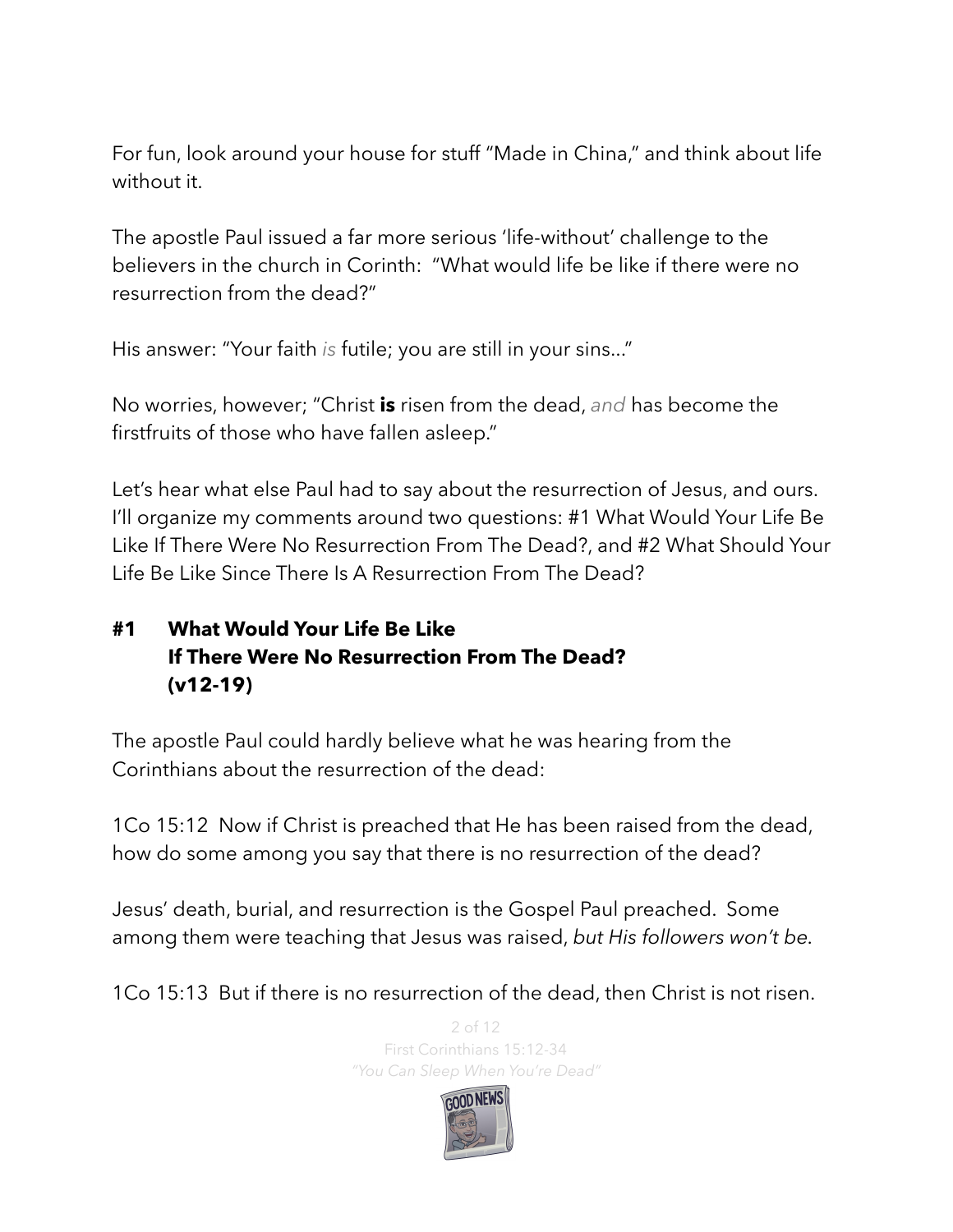The Lord's resurrection and ours is a package deal. They cannot logically, or theologically, be separated. You can't have one without the other.

Can you have a groom if there is no bride? Jesus is our heavenly Groom; we are His betrothed bride. As the apostle John wrote, "We know that when he appears we will be like him..." (First John 3:2). Since He rose from the dead in a glorified body, so must we, His bride, be raised from the dead in a glorified body in order to "be like Him."

1Co 15:14 And if Christ is not risen, then our preaching *is* empty and your faith *is* also empty.

1Co 15:15 Yes, and we are found false witnesses of God, because we have testified of God that He raised up Christ, whom He did not raise up - if in fact the dead do not rise.

Their claim that believers don't rise turned the Gospel into a cruel lie, and the apostles into liars. It's important we think about the consequences of the things we say about Jesus.

1Co 15:16 For if *the* dead do not rise, then Christ is not risen.

It is a necessary effect of the Gospel that believers will be resurrected just as was their Lord. You can't say that we won't, or that it doesn't matter. We will; it does.

Paul issued his challenge by asking them, in the next three verses, to consider the real-world and the after-world consequences of their position.

1Co 15:17 And if Christ is not risen, your faith *is* futile; you are still in your sins!



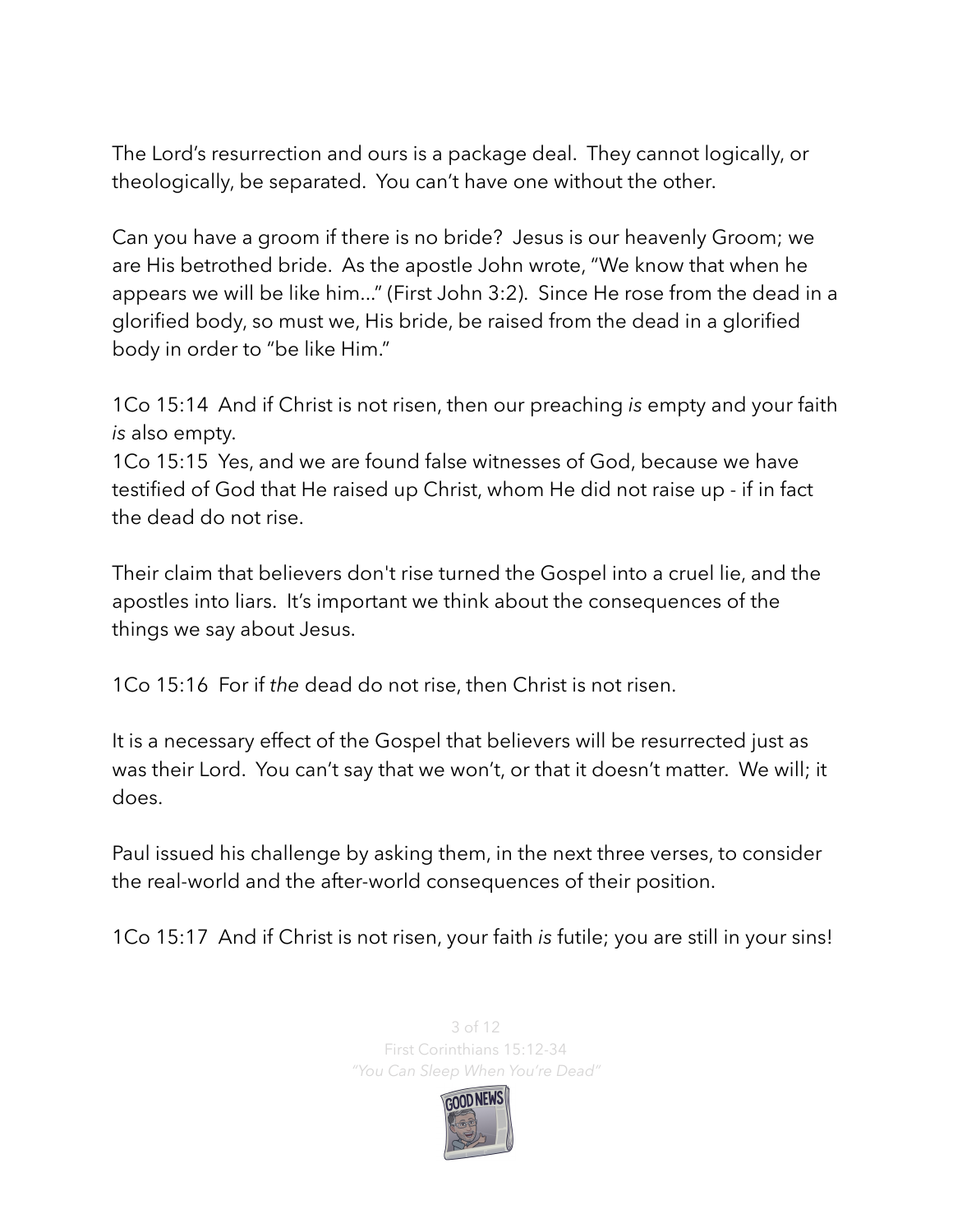Paul expanded on what he had just said about their "faith" being "empty." Not only would it have no content. Faith in a dead Savior reduces Christianity to nothing more than a man-made religion, like all the others whose main figure is dead and buried.

1Co 15:18 Then also those who have fallen asleep in Christ have perished.

"Asleep" was the way Paul described believers at death. It has to do with your body - your remains or cremains. It's like your body is asleep on earth because it is waiting to be utilized in your future resurrection. Your spirit is absent from your body and immediately, consciously present with the Lord.

If you're wondering, "How are the dead raised?," check out verse thirty-five. Paul answers in the verses following.

If there is no resurrection for believers, at death you "perish." The immediate consequence for the Corinthians was that they'd never see their deceased loved ones again. That's huge.

1Co 15:19 If in this life only we have hope in Christ, we are of all men the most pitiable.

There's something terribly wrong with "this life." In Christ there is hope of redemption for humanity and for creation. A glorious restoration is promised. If Jesus didn't rise, and if we don't, all such future hope is lost, and we are to be pitied, living for a false hope.

In *Star Trek V the Final Frontier,* Mr. Spock's brother, Sybok, wants to use a ship to reach the mythical planet Sha Ka Ree, the place where creation began. The planet lies behind a seemingly impenetrable barrier near the center of the galaxy. He thinks he has found God beyond the Great Barrier.

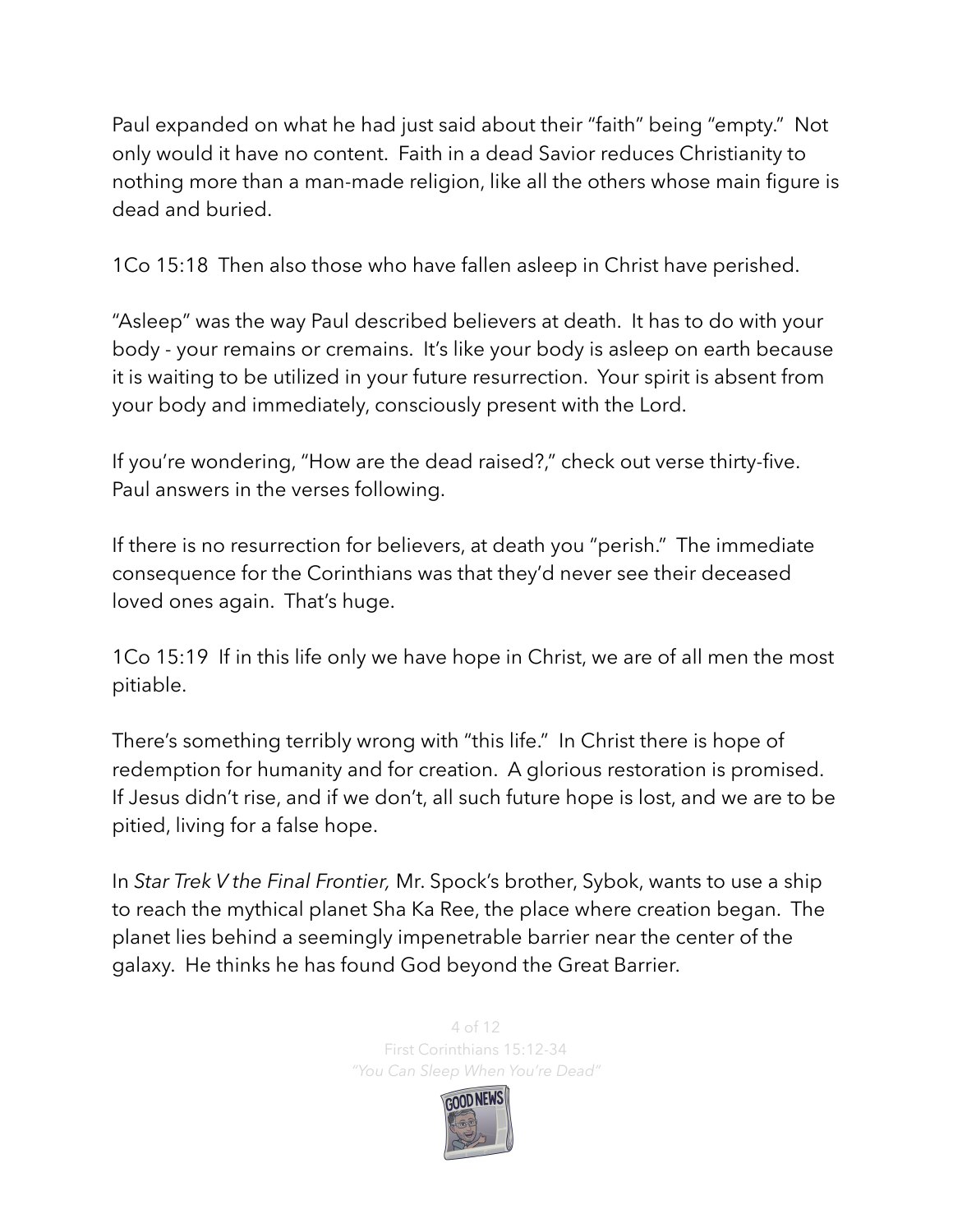"God" turns out to be a cosmic criminal who has deceived Sybok, because he needs a starship to escape. It was all a lie.

If you mess with the resurrection, the entirety of the Bible becomes a lie. It's one of the non-negotiable truths.

The resurrection is legit. God's not dead.

## **#2 What Should Your Life Be Like Since There Is A Resurrection From The Dead? (v20-34)**

You might remember Charles Atlas. That wasn't his real name; he was born Angelo Siciliano. The Italian-American bodybuilder developed an exercise program which spawned a landmark advertising campaign featuring his name and likeness. It has been described as one of the longest-lasting and most memorable ad campaigns of all time.

In the print ads, a skinny kid is at the beach with his girlfriend when a bully kicks sand on him.

He is humiliated, and his girl calls him, "Little Boy."

But after following the Charles Atlas routine, he bulks up, finds the bully, and punches him in the face. His girlfriend exclaims, "You're a real man after all."

Wanna be a 'real' Christian? Then realize the spiritual difference made by Jesus' resurrection, and your future resurrection.

1Co 15:20 But now Christ is risen from the dead, *and* has become the firstfruits of those who have fallen asleep.



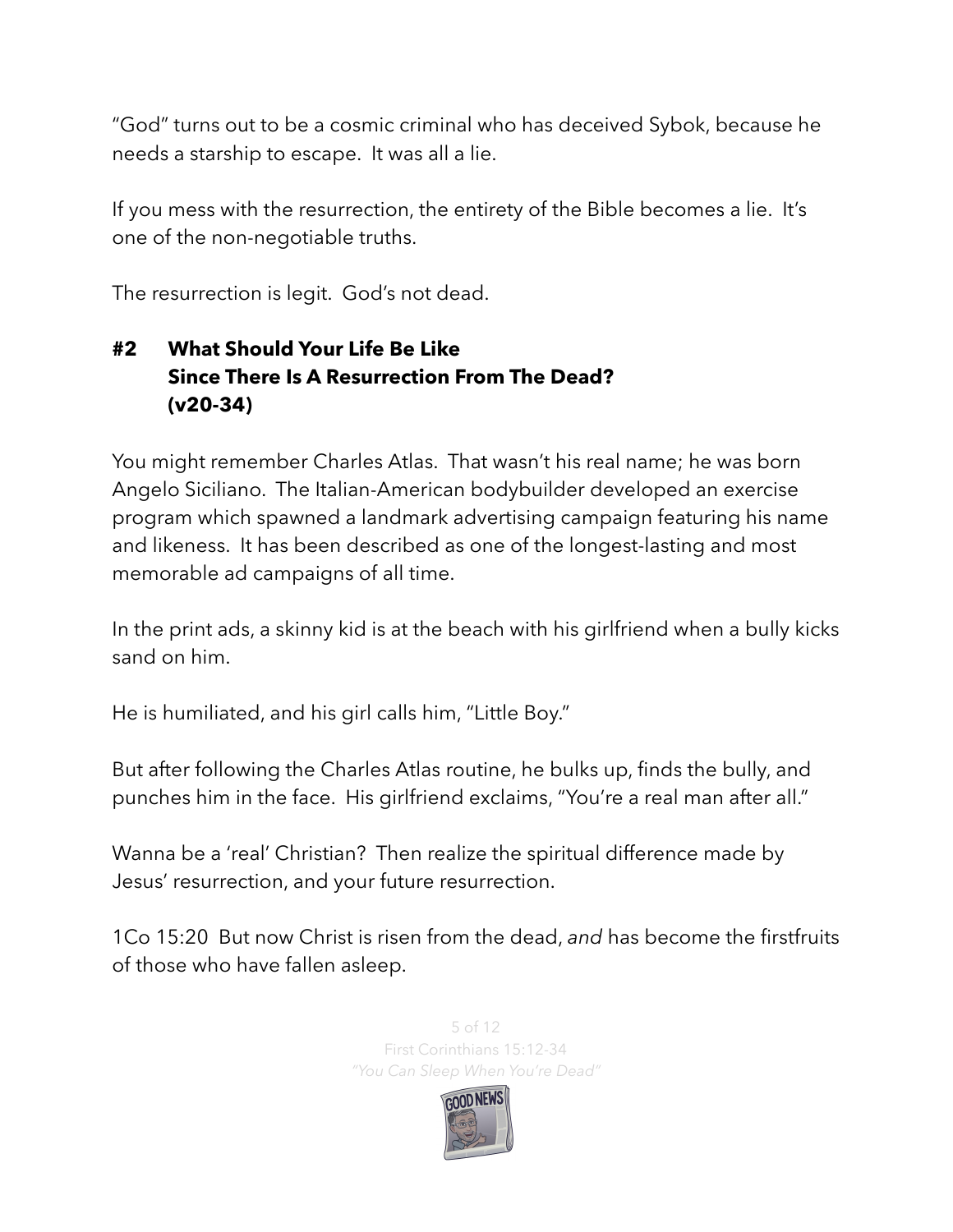"Firstfruits" were the initial harvest. They represented and promised a greater harvest to come.

The resurrection of Jesus is like that in that He represented and promised the future, physical resurrection of "those who have fallen asleep." He died and rose, and He went to Heaven. All who die in Christ will rise and be taken to Heaven.

1Co 15:21 For since by man *came* death, by Man also *came* the resurrection of the dead.

1Co 15:22 For as in Adam all die, even so in Christ all shall be made alive.

"Adam" represented every future human being when he and Eve decided of their own free will to disobey God in the Garden of Eden. God told them the consequences would be "death," and death is what followed.

"In Adam all die" are four words that summarize the human condition:

- Why is there disease, disaster, and death? "In Adam all die."
- Why is there racism? "In Adam all die."
- Why is there violence and war? "In Adam all die."

Not fair, you say? *Wait and listen to this.* Jesus **also** represented the entire human race in His decision to obey God. When you identify with Him, you go from death to life. In Jesus all live.

The Corinthians were not thinking far back enough. Jesus' death, burial, and resurrection - and ours - is part of the greater plan of God, revealed in Eden, to redeem and to restore all things.

Believers have been dying since the first century. Why are their remains and cremains still interred?



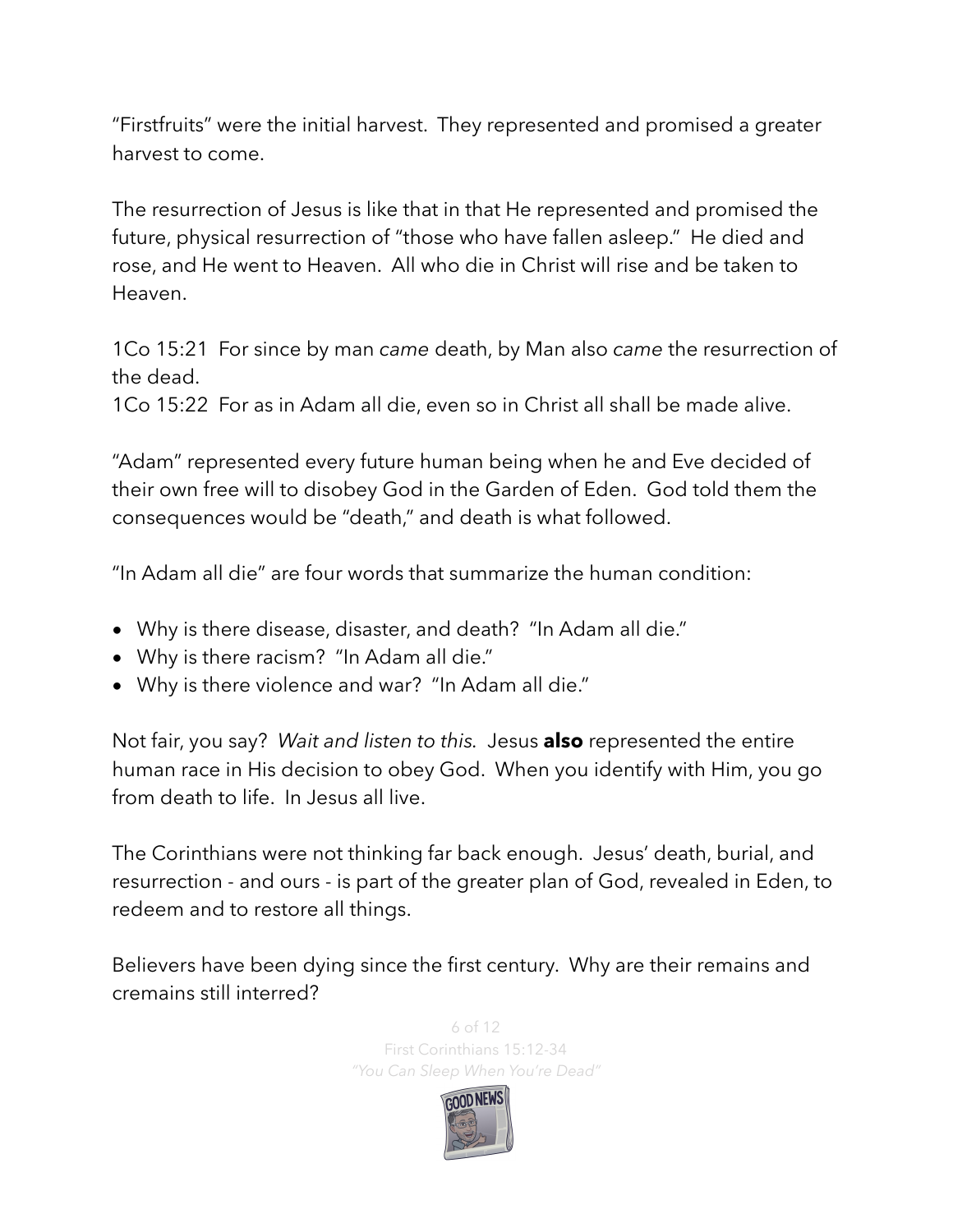1Co 15:23 But each one in his own order: Christ the firstfruits, afterward those *who are* Christ's at His coming.

The word "order" is important, letting you know that the resurrection of the human race will occur in stages - **not** all at once!

Jesus was the first to be raised never to die again. For sure, He had raised others during His ministry. But they died again.

You might remember, too, that in the Gospel of Matthew, it mentions that many saints rose from the dead when Jesus did.

Albert Barnes comments, "The graves were opened at his death, by the earthquake, and the bodies came out at his resurrection... Thus establishing the truth of our Lord's resurrection in particular, and of the resurrection of the body in general, by many witnesses."

The next stage in the resurrection of the saints are "those who are Christ's at His coming." What coming? We'll see at the end of this chapter that Paul meant the coming of Jesus to rapture the church - to remove living believers off the planet prior to the Great Tribulation. In that stage of the resurrection the Lord will, "...descend from heaven with a shout, with the voice of an archangel, and with the trumpet of God. And the dead in Christ will rise first. Then we who are alive and remain shall be caught up together with them in the clouds to meet the Lord in the air. And thus we shall always be with the Lord" (First Thessalonians 4:16-17).

When it happens, the spirits of believers who have died between the resurrection of Jesus and the rapture will be reunited with their bodies. We will see at the end of chapter fifteen that their bodies will be raised incorruptible and glorious. Living believers will be raptured - transformed in a moment, in the twinkling of an eye.

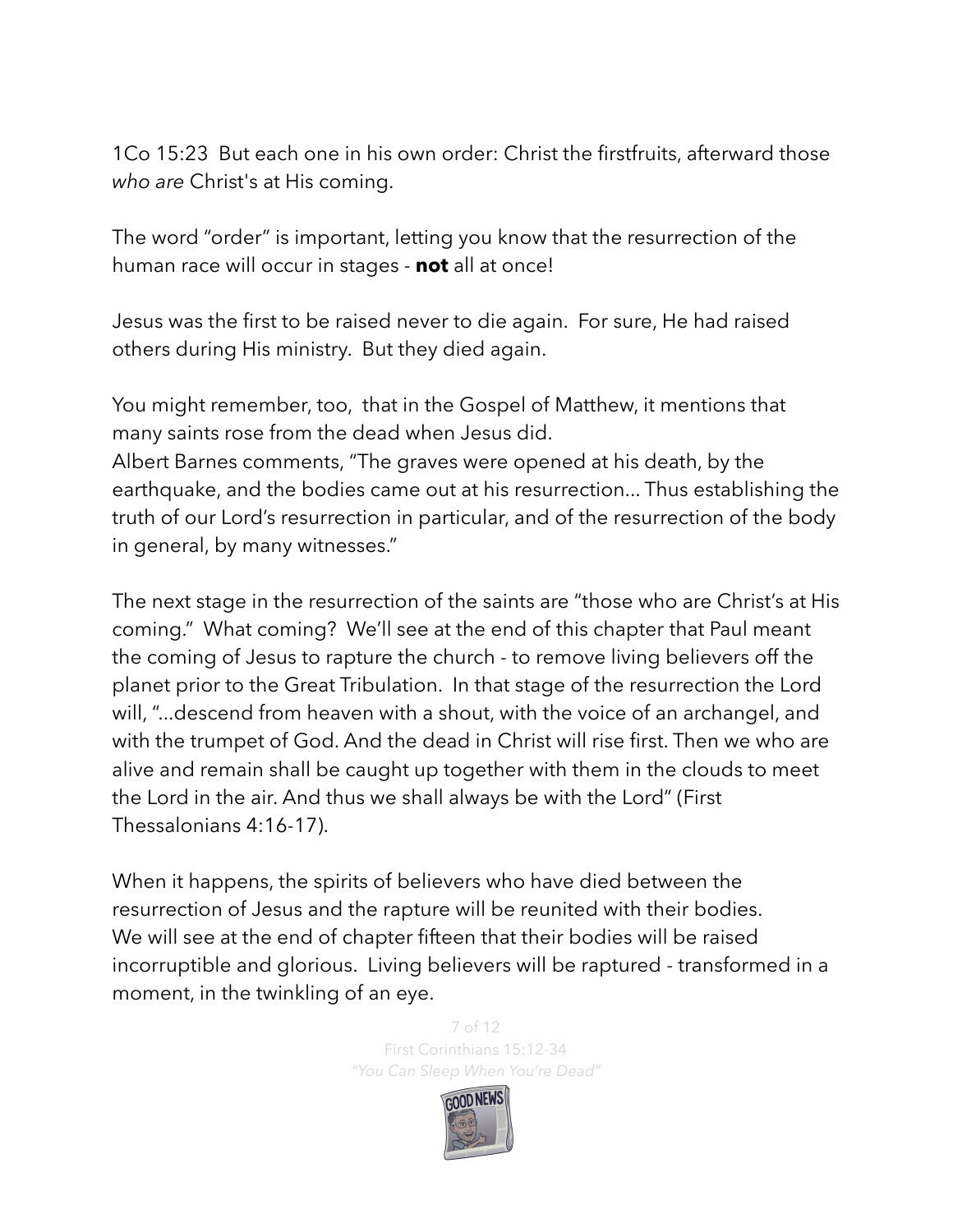1Co 15:24 Then *comes* the end...

The "end" Paul was talking about leaps forward *past* the seven-year Great Tribulation and to the end of the one thousand year reign of Jesus on earth that follows the Tribulation. Every believer from every age will have been raised and be in their glorified bodies fit for eternity.

1Co 15:24 Then *comes* the end, when He delivers the kingdom to God the Father, when He puts an end to all rule and all authority and power. 1Co 15:25 For He must reign till He has put all enemies under His feet.

The Old Testament promised Israel the Kingdom of God on earth. Lasting for one-thousand years, we call it the Millennium, or the Millennial Kingdom. Jesus "must reign" over it. It is a real, earthly kingdom. It ends with one, final, Satan-led rebellion against the Lord.

He wins; easily. It marks the completion of Jesus mission to redeem mankind and creation. It sets the stage for the creation of a new earth and heavens.

Before the restoration of creation, there is another, final, somber resurrection. All nonbelievers from throughout time will be raised to be judged. Rejectors of God's grace, they will be cast alive into the Lake of Fire for an eternity of conscious torment.

(I'd encourage you to read the twentieth chapter of the Revelation. It's only fifteen verses, but it fully explains these literal, future events).

1Co 15:26 The last enemy *that* will be destroyed *is* death. 1Co 15:27 For "HE HAS PUT ALL THINGS UNDER HIS FEET..."

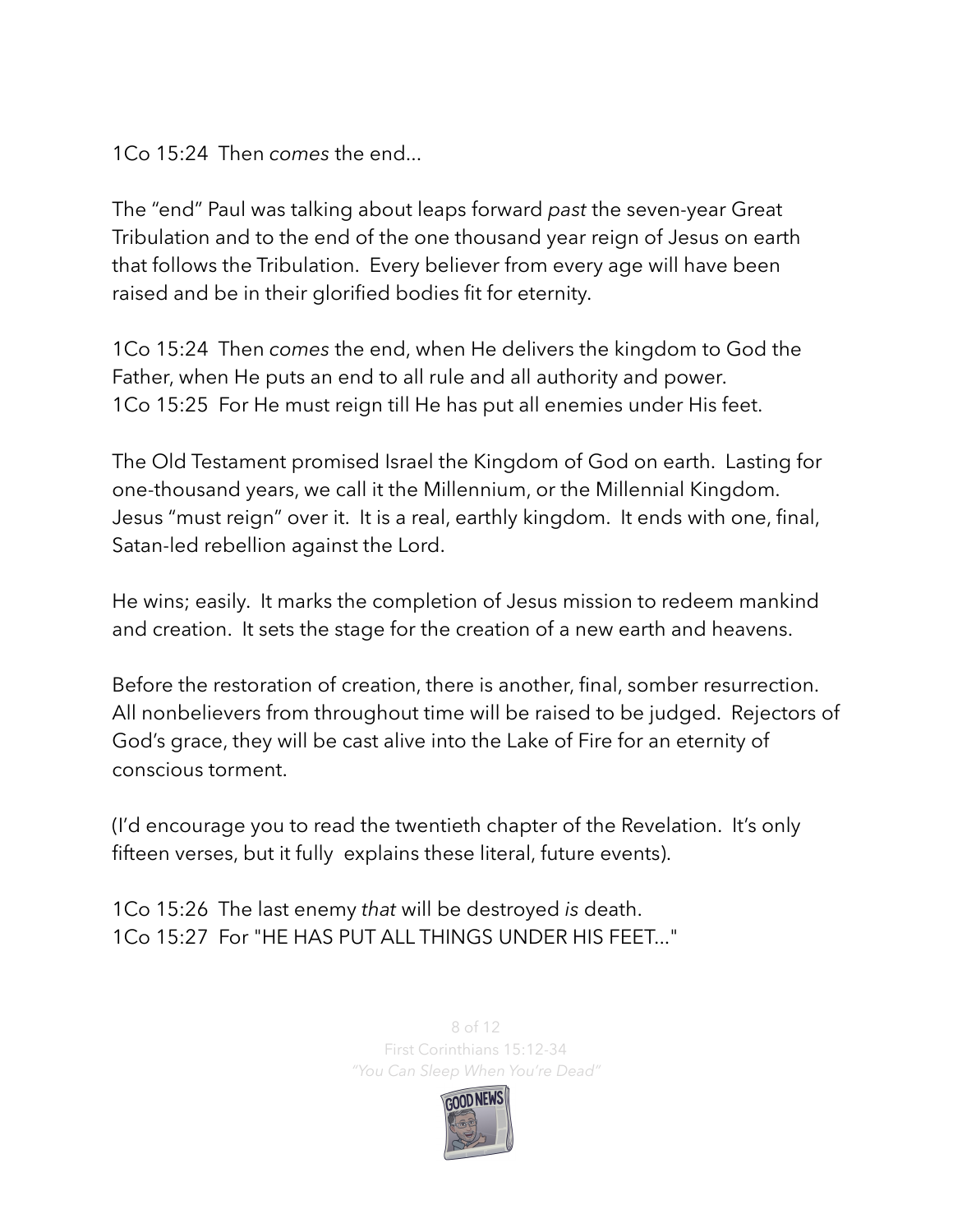"Death" is here personified as a tyrant, exercising despotic power over the human race; and "he" is to be subdued. Once the wicked dead are raised, no one will ever sin or die, ever again, on into eternity.

1Co 15:27 For "HE HAS PUT ALL THINGS UNDER HIS FEET." But when He says "all things are put under *Him,*" *it is* evident that He who put all things under Him is excepted.

1Co 15:28 Now when all things are made subject to Him, then the Son Himself will also be subject to Him who put all things under Him, that God may be all in all.

Paul gives us commentary on this quote from the Psalms. It is insight into the cooperation between God the Father and God the Son with regard to the plan of redeeming creation and mankind. As one commentator put it, "Paul's point is that in raising Jesus Christ from the dead, God the Father has set in motion a chain of events that must culminate in the final destruction of death and thus of God's being once again, as in eternity past, "all in all."

In other words, all will be right with the universe, between God and His creation, as God originally intended.

The next few verses, twenty-nine through thirty-two, are a series of rhetorical questions that show the inconsistency of preaching that there is no resurrection from the dead.

1Co 15:29 Otherwise, what will they do who are baptized for the dead, if the dead do not rise at all? Why then are they baptized for the dead?

Paul, Paul, Paul. Didn't you know how much trouble this verse would cause? That Mormons, for instance, would perform proxy baptisms for dead people, thinking that it gives them opportunity to enter in to the Kingdom?

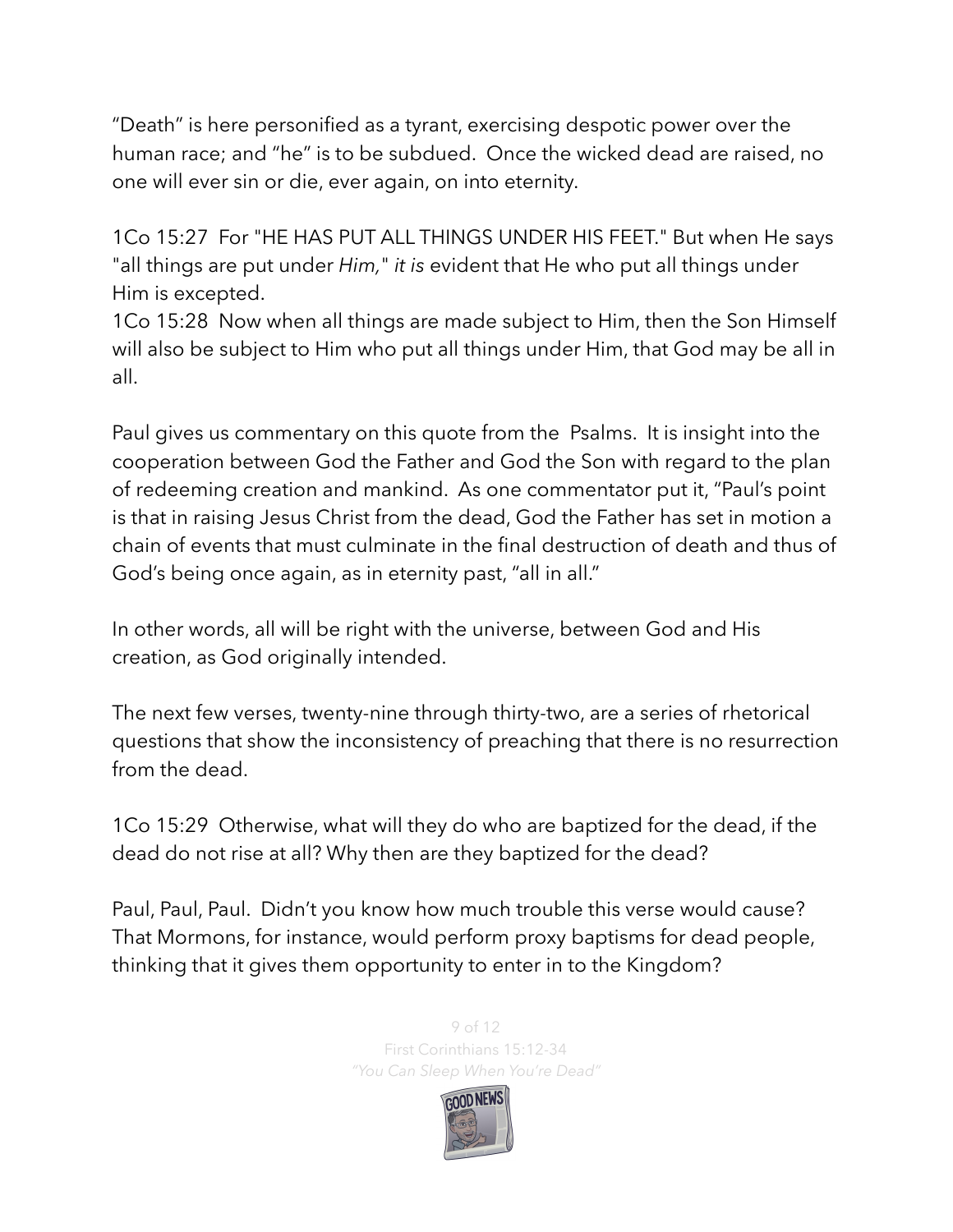**No one** has a completely satisfactory answer to what, exactly, was going on. I came across the following helpful commentary:

"An examination of the sources shows that this referred to baptism *of* persons who had just died, not proxy baptisms *for* them. There is no evidence of proxy baptisms *for* the dead in the early Church, nor is this done in modern [mainstream Christianity,](https://en.wikipedia.org/wiki/Mainstream_Christianity) whether [Oriental Orthodox,](https://en.wikipedia.org/wiki/Oriental_Orthodox) Eastern Orthodox, [Roman](https://en.wikipedia.org/wiki/Catholic_Church)  [Catholic,](https://en.wikipedia.org/wiki/Catholic_Church) or any [Protestant](https://en.wikipedia.org/wiki/Protestant) churches."

The Corinthians *may* have been doing proxy baptisms. If they were, Paul's lack of condemnation of it here doesn't mean that he approved of it.

Why didn't Paul take time to discuss baptism? He didn't have to. The Corinthians knew his teaching on water baptism. He'd been with them teaching eighteen months.

As far as it concerns us, we have a ton of information elsewhere on water baptism by which to dismiss this as a practice. If you take all of the teaching on water baptism into account, you find that it is to follow conversion, not to precede it. As a ritual, it does not save the living or the deceased. As far as deceased individuals...

It is appointed to man once to die, and then comes judgment. There is no second chance.

Paul's point here is simply this: If you really disbelieved in the resurrection of believers, you wouldn't bother to baptize them as a sort of last rites, or second chance.

1Co 15:30 And why do we stand in jeopardy every hour?

What an understatement about the hazards of being an itinerant apostle. Beaten, stoned, robbed, shipwrecked, jailed. All in a days work. Why do it? In

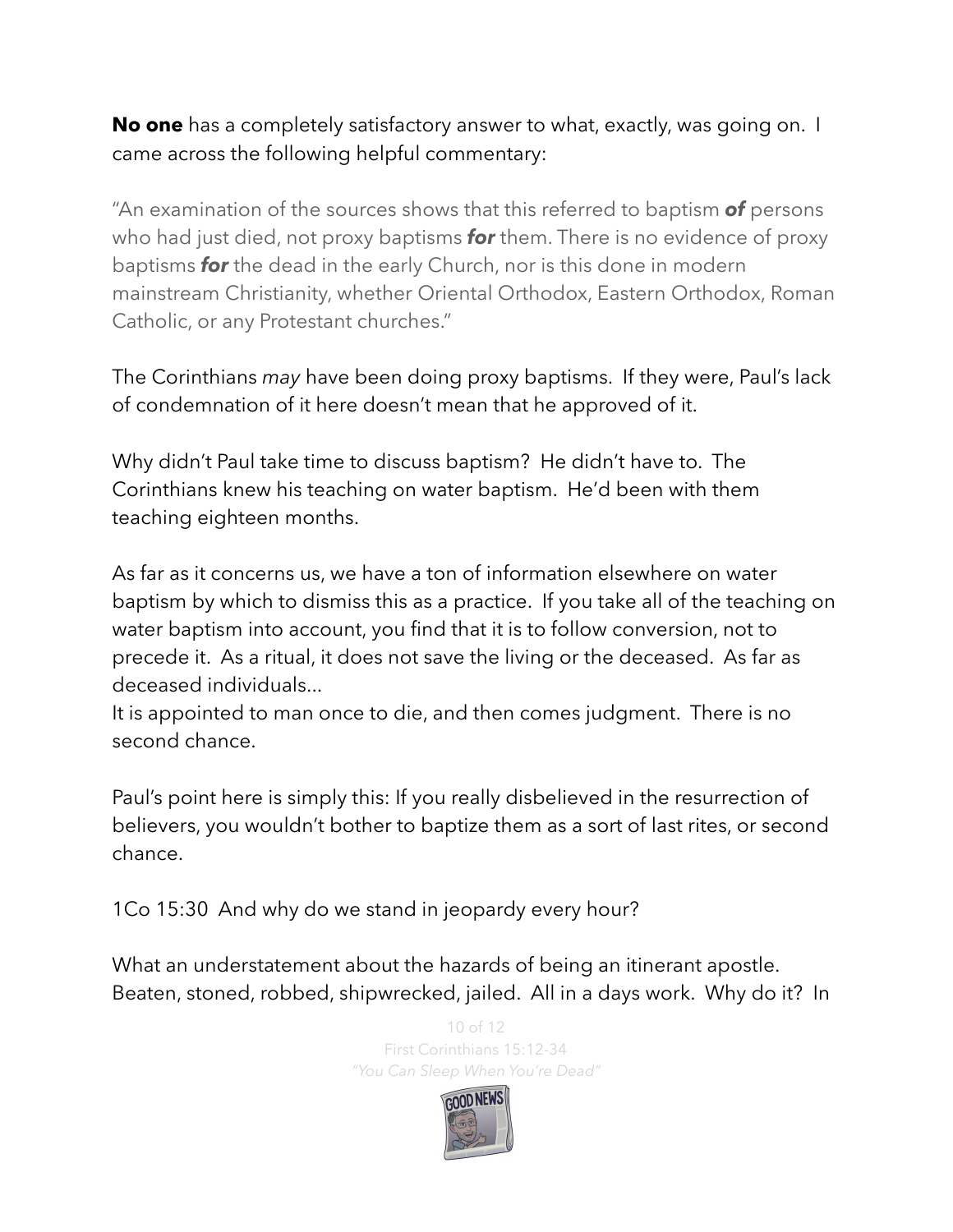another place, Paul said, "to live is Christ, to die is gain." He lived to serve, and looked forward to death and resurrection.

1Co 15:31 I affirm, by the boasting in you which I have in Christ Jesus our Lord, I die daily.

Paul could boast about them. He had preached the death, burial, and resurrection of Jesus. They were saved.

"I die daily." Paul would agree with Captain Barbossa, who said, "Dying is the day worth living for." Do **we** agree?

1Co 15:32 If, in the manner of men, I have fought with beasts at Ephesus, what advantage *is it* to me? If *the* dead do not rise, "LET US EAT AND DRINK, FOR TOMORROW WE DIE!"

An angry mob, compared to wild "beasts," had desired to tear Paul apart in Ephesus. What motivated him to keep going on and face those kind of daily dangers? The fact he would "rise" and stand before his Lord.

Otherwise you might as well live as if life were all about physical pleasure. In fact, denying a physical resurrection was a step in that direction. If only your spirit matters, it can be argued that it doesn't matter what you do with your body. You end up in sin.

1Co 15:33 Do not be deceived: "Evil company corrupts good habits."

This is a good stand-alone verse for raising your kids. To the Corinthians Paul was saying, "You are adopting a Greek philosophy. Adding that to the Gospel can only corrupt your behavior."